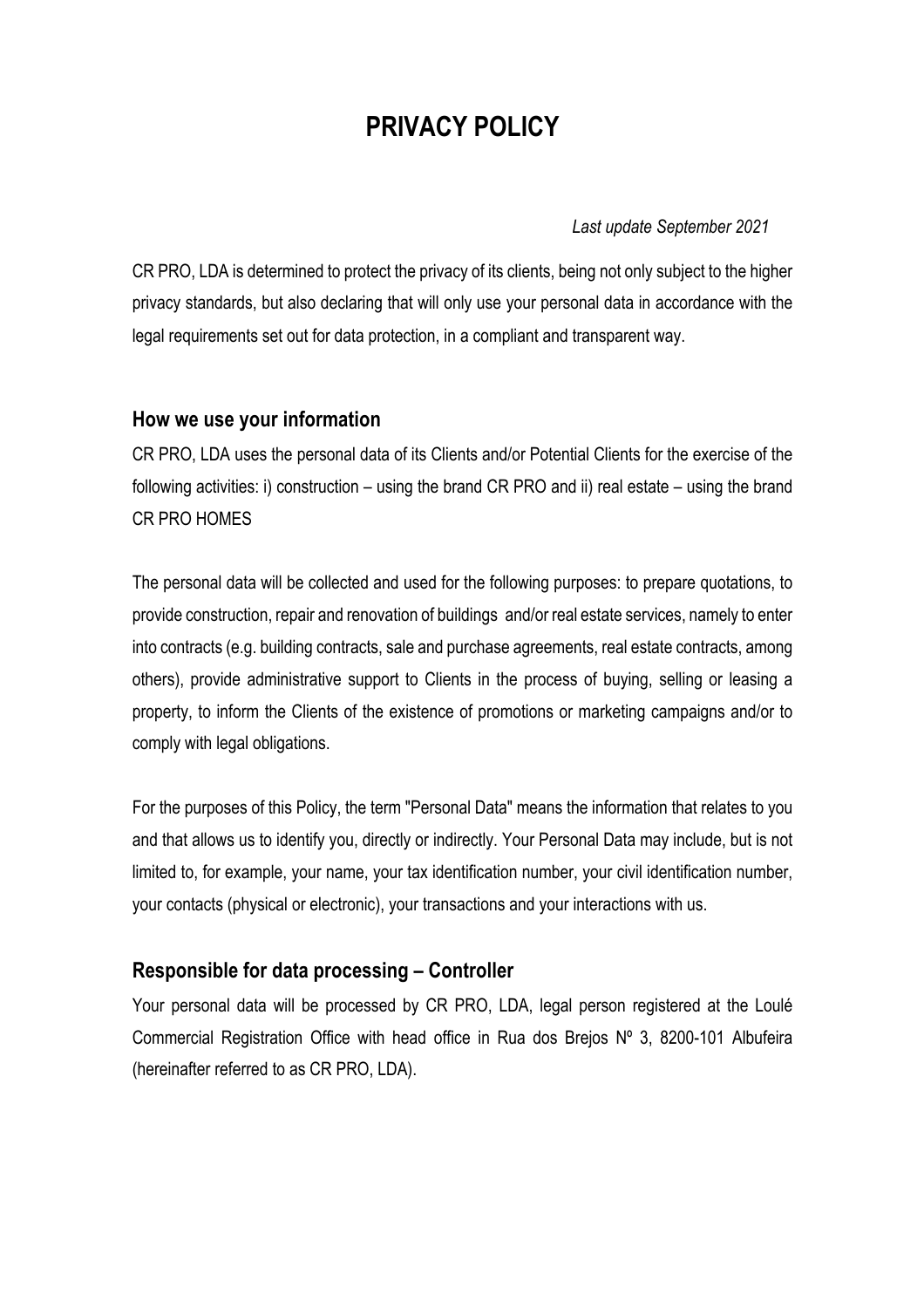CR PRO, LDA is responsible for the processing of the personal data of its clients and/or potential clients and through automated means or not, as from its collection, organization, storage until its deletion.

CR PRO, LDA knows and complies with the rules established for the processing of personal data, foreseen in the Regulation (EU) 2016/679, of the European Parliament and the Council of 27th April 2016, hereinafter designated GDPR.

# **Purpose**

Your personal data will only be used for the purposes above referred (to enter into contracts, provide customer services, marketing activities and/or other legal obligations).

We ensure that the collection and use of your personal data is lawful. Therefore, for the purposes listed above, we only use your personal data if one of the following conditions apply:

- You have given us your consent
- We need your personal data for the performance of a contract you enter into with us
- We need to comply with legal obligations
- We have a legitimate interest in processing the personal data.

Your data will not be transmitted to other entities, unless strictly necessary, nor will be used for different purposes of those above referred. We do not allow third-party suppliers to use your personal data for their own purposes and only permit them to process your personal data for specified purposes and in accordance with our instructions.

# **Security Measures**

To help protect and keep the security, integrity and availability of your data we continuously endeavor to implement and keep security measures adequate to protect your data in accordance with the legally applicable data protection requirements.

The measures adopted include administrative, technical, physical controls and procedures that guarantee the protection of your personal data, preventing its improper use, unauthorized access and disclosure, loss, improper or inadvertent alteration or unauthorized destruction.

Among others, we highlight the following measures: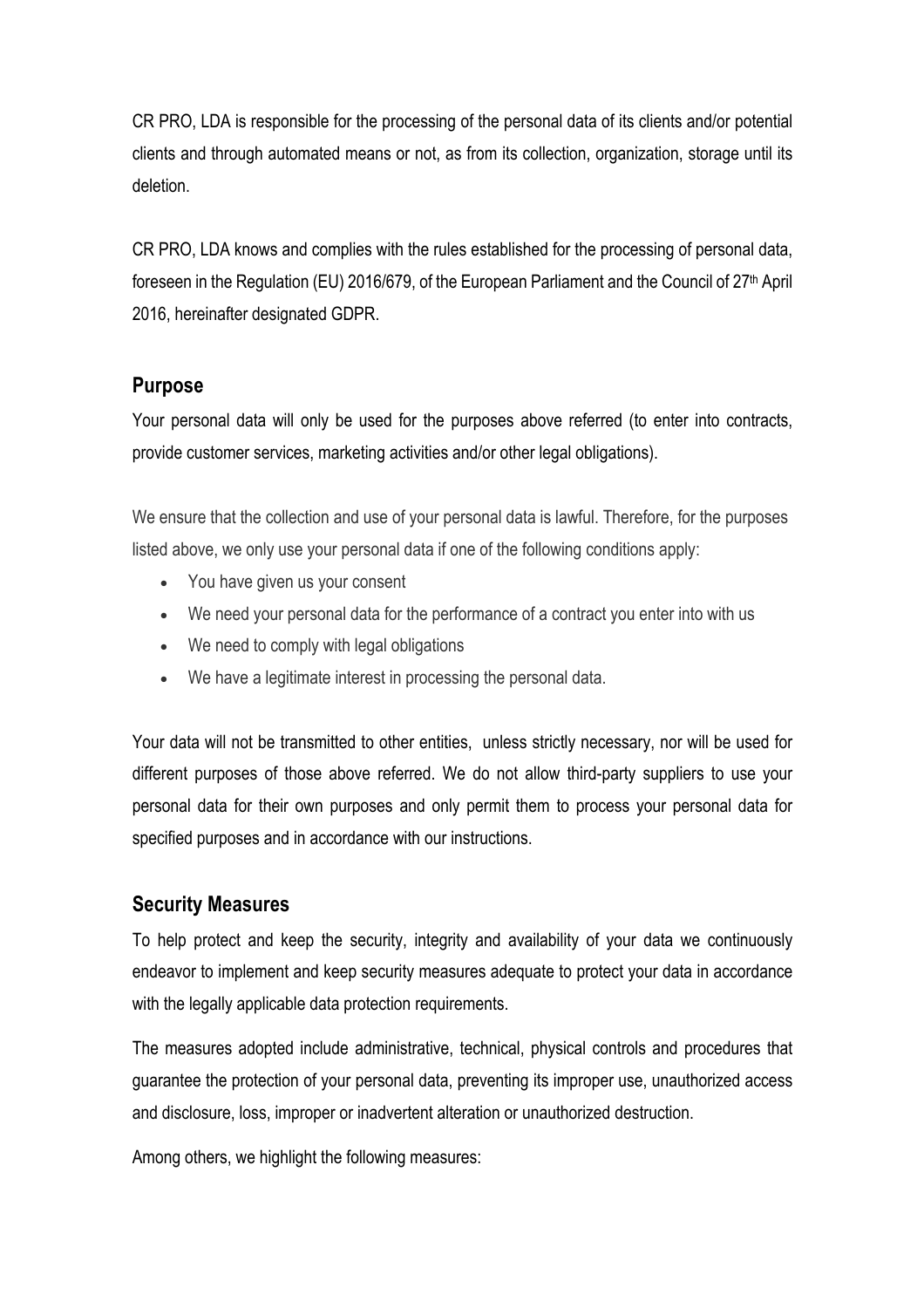i. Restricted access to your personal data only by those who need it for the purposes we have set out above;

ii. Storage and transfer of personal data only in a secure manner;

iii. Protection of information systems to prevent unauthorized access to your personal data;

iv. Implementation of mechanisms that ensure the safeguarding of the integrity and quality of your personal data;

If CR PRO, LDA outsources to third-party suppliers services that include the processing of personal data those entities will be obliged to adopt all the necessary technical and organizational measures in order to guarantee the protection of your personal data against destruction, loss, alteration, disclosure, unauthorized access or any other sort of unlawful processing.

#### **Retaining personal data**

Your personal data will only be retained during the necessary period of time within the scope for which they were collected, applying appropriate criteria of retaining of information for each processing in line with the applicable legal and regulatory obligations.

#### **Alteration or removal of consent**

When applicable, the consent can be revoked at any time, although the revocation is only applicable for future situations, it does not have retroactive effects, therefore the processing that occurred before the revocation is not covered by it.

After the revocation of your consent you will no longer be contacted not will receive communications for the purposes described in this Privacy Policy.

# **Rights of the data subjects**

As a personal data subject you are entitle to the following:

- access your data
- ask the rectification of your data
- ask the deletion of your data
- withdraw the consent to the processing of your data, when applicable